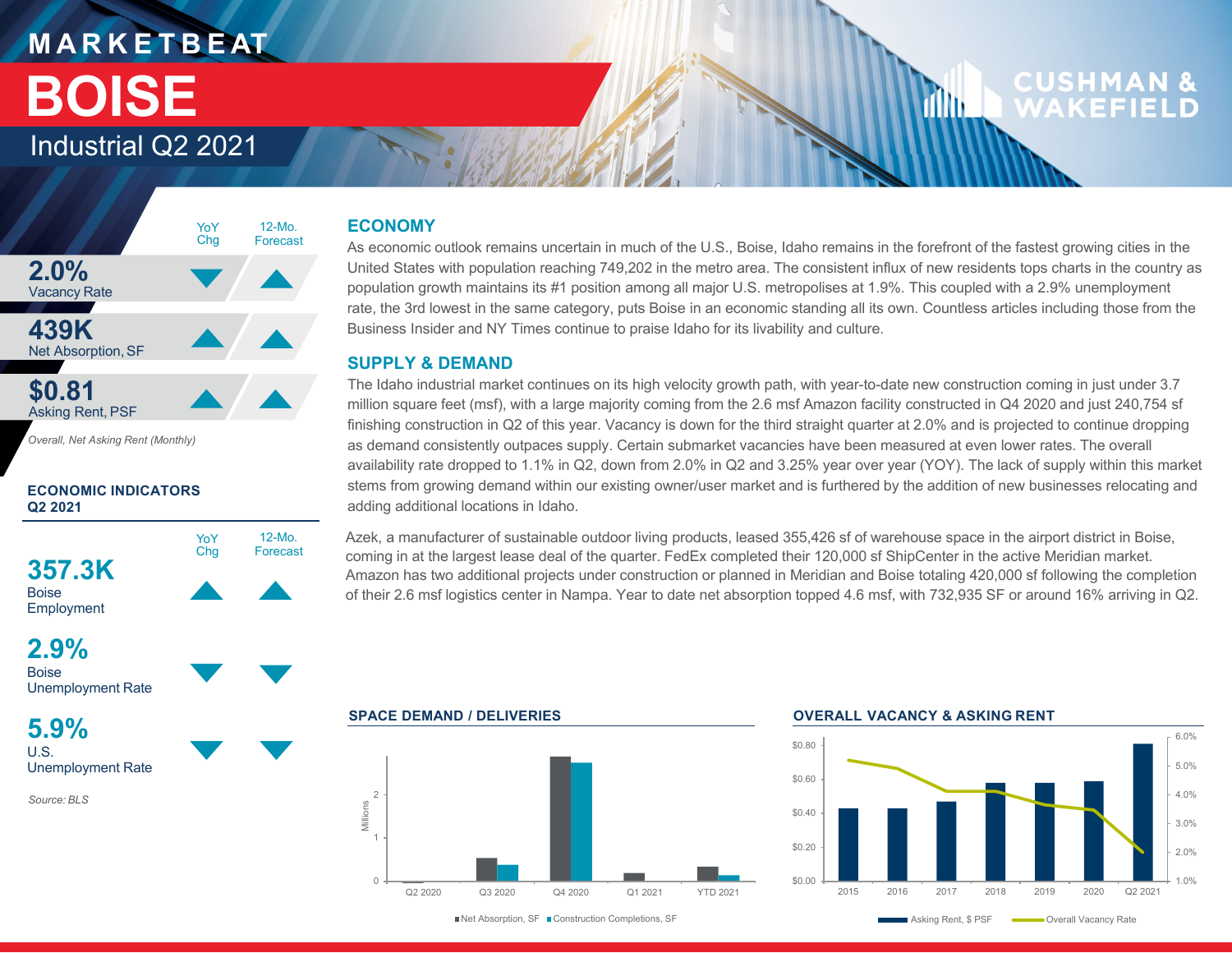### **M A R K E T B E AT** Industrial Q2 2021 **BOISE**

## **CUSHM**

#### **PRICING**

In line with strong demand and limited supply in Q2, asking rents rose from \$0.80 to \$0.81 psf on a monthly basis. That number is expected to rise over the next year. Premium prices are being paid for spaces less than 10,000 sf as well as for new construction. The Meridian submarket generally leads the way in rent psf on all fronts, with Boise, Nampa, Garden City and Caldwell following, respectively. Industrial cap rates in Q2 fell slightly to 6.36%.

#### **PIPELINE**

Additional supply to help feed demand within the market is underway or forecasted, with several large industrial projects recently breaking ground including Bow River Capital's Fuller 84 in Nampa and Aaron Lake's 1906 Smeed Parkway among others. Adler Industrial, the predominant developer in the Treasure Valley, has ongoing projects in Meridian and Nampa currently under construction. These projects and others will add over 2 msf to the market through 2022. This coupled with the tentative 3.9 msf of proposed projects on the horizon demonstrate the supply side's potential in the near future for the Boise MSA.

#### **VACANCY BY QUARTER**

1Mb



#### **DIRECT LEASING ACTIVITY**



#### **Outlook**

- As we continue to see record setting absorption numbers driven heavily by logistics users taking advantage of the growth of E-Commerce, we expect businesses to continue choosing the Boise MSA due to its strategic location along I-84, pro-business climate, and relative affordability.
- Mirroring national trends, Boise anticipates more strong construction activity to keep pace with strong demand.
- Rents are expected to increase in the foreseeable future due to strong demand and limited supply in the market.

#### **RENTS TRENDS**

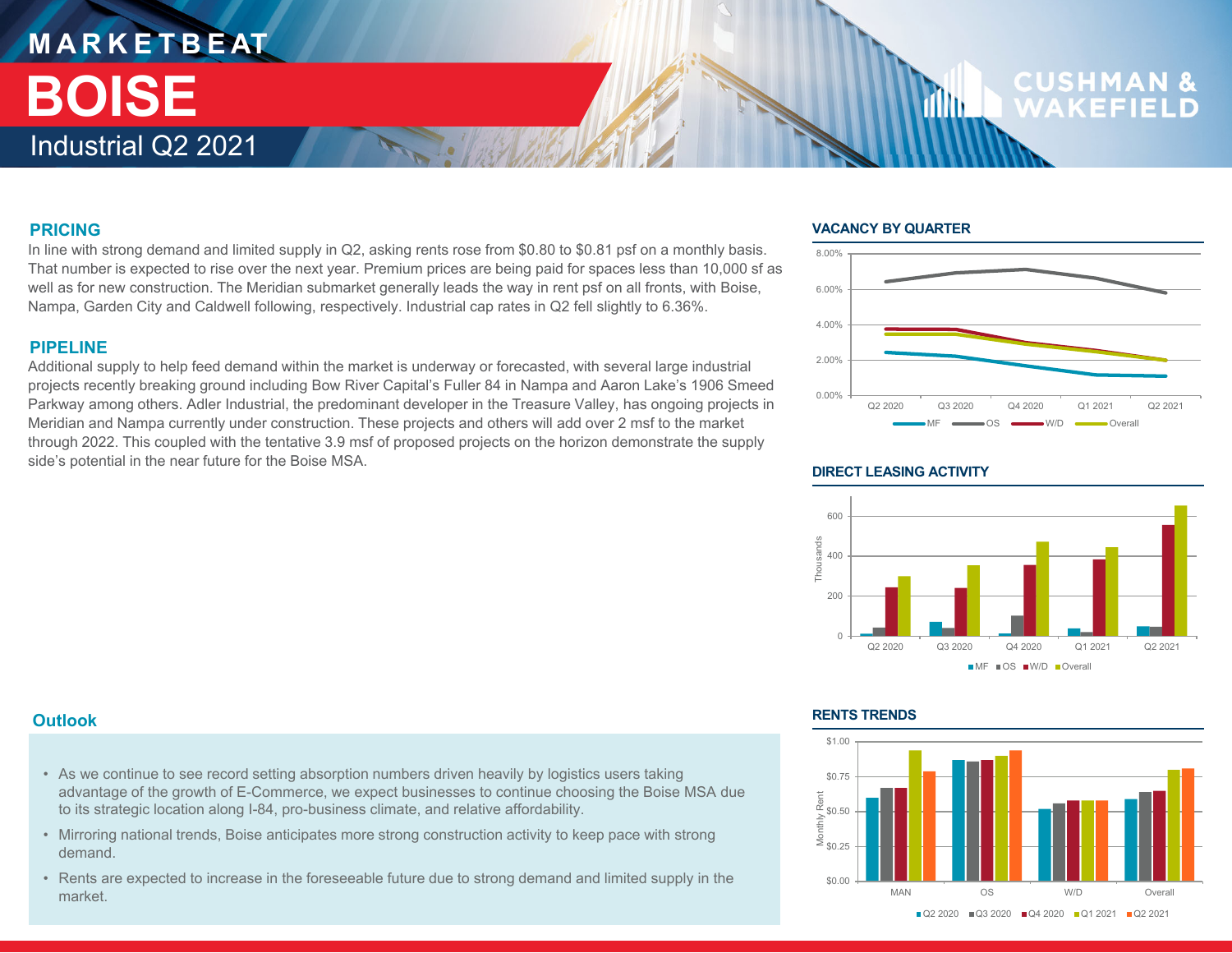## **M A R K E T B E AT** Industrial Q2 2021 **BOISE**

# **CUSHMAN &**<br>WAKEFIELD

**Tillu** 

#### **MARKET STATISTICS**

| <b>SUBMARKET</b>     | <b>INVENTORY</b><br>(SF) | <b>OVERALL VACANT</b><br>(SF) | <b>OVERALL</b><br><b>VACANCY RATE</b> | <b>CURRENT QTR</b><br><b>OVERALL NET</b><br><b>ABSORPTION (SF)</b> | <b>YTD OVERALL</b><br><b>NET ABSORPTION</b><br>(SF) | <b>UNDER CNSTR</b><br>(SF) | <b>CONSTR</b><br><b>COMPLETIONS</b><br>(SF) | <b>OVERALL</b><br><b>WEIGHTED AVG</b><br>NET RENT (OS) | <b>OVERALL</b><br><b>WEIGHTED AVG</b><br><b>NET RENT (W/D)</b> | <b>OVERALL</b><br><b>WEIGHTED AVG</b><br><b>NET RENT</b> |
|----------------------|--------------------------|-------------------------------|---------------------------------------|--------------------------------------------------------------------|-----------------------------------------------------|----------------------------|---------------------------------------------|--------------------------------------------------------|----------------------------------------------------------------|----------------------------------------------------------|
| North Boise          | 1,701,292                | 60,587                        | 3.6%                                  | $-38,851$                                                          | $-4,882$                                            | $\mathbf 0$                | 0                                           | \$1.12                                                 | \$0.65                                                         | \$0.77                                                   |
| Downtown             | 477,277                  | $\mathbf 0$                   | 0.0%                                  | $\overline{0}$                                                     | $\mathbf{0}$                                        | $\mathbf 0$                | 0                                           | N/A                                                    | N/A                                                            | N/A                                                      |
| West Boise           | 3,710,674                | 219,371                       | 5.9%                                  | 52,854                                                             | 76,642                                              | 73,712                     | 35,754                                      | \$0.86                                                 | \$0.65                                                         | \$0.83                                                   |
| Southwest Boise      | 764,728                  | $\mathbf 0$                   | $0.0\%$                               | 4,622                                                              | $\mathbf 0$                                         | $\mathbf 0$                | 0                                           | N/A                                                    | N/A                                                            | N/A                                                      |
| Airport              | 6,686,488                | 423,896                       | 6.3%                                  | 61,244                                                             | 139,292                                             | 444,866                    | $\mathbf 0$                                 | \$0.95                                                 | \$0.49                                                         | \$0.60                                                   |
| Southeast Boise      | 5,891,841                | 137,291                       | 2.3%                                  | $-35,296$                                                          | 2,868                                               | 53,777                     | $\mathbf{0}$                                | \$0.90                                                 | \$0.60                                                         | \$0.82                                                   |
| Meridian             | 5,313,430                | 4,025                         | 0.1%                                  | 38,420                                                             | 94,865                                              | 674,059                    | $\mathbf{0}$                                | N/A                                                    | \$0.60                                                         | \$1.00                                                   |
| South Meridian       | 735,035                  | 25,111                        | 3.4%                                  | $-1,000$                                                           | $-1,000$                                            | 36,000                     | 0                                           | \$1.26                                                 | N/A                                                            | \$1.26                                                   |
| Eagle                | 235,860                  | $\mathbf 0$                   | $0.0\%$                               | $\overline{0}$                                                     | $\mathbf 0$                                         | $\mathbf 0$                | $\mathbf{0}$                                | N/A                                                    | N/A                                                            | N/A                                                      |
| Nampa                | 12,595,388               | 42,882                        | 0.3%                                  | 266,606                                                            | 241,951                                             | 189,410                    | 205,000                                     | N/A                                                    | N/A                                                            | \$0.75                                                   |
| Caldwell             | 5,252,748                | 5,386                         | 0.1%                                  | 94,323                                                             | 135,556                                             | 365,820                    | $\mathbf 0$                                 | \$1.16                                                 | N/A                                                            | \$1.16                                                   |
| <b>Central Boise</b> | 2,056,735                | 3,552                         | 0.2%                                  | 6,617                                                              | 57,643                                              | $\mathbf 0$                | $\mathbf{0}$                                | N/A                                                    | N/A                                                            | N/A                                                      |
| Middleton            | 349,076                  | 10,000                        | 2.9%                                  | $-10,000$                                                          | $-10,000$                                           | 16,000                     | $\mathbf{0}$                                | N/A                                                    | N/A                                                            | N/A                                                      |
| Northwest            | 36,200                   | $\mathbf{0}$                  | $0.0\%$                               | $\overline{0}$                                                     | $\mathbf{0}$                                        | 36,000                     | $\mathbf{0}$                                | N/A                                                    | N/A                                                            | N/A                                                      |
| <b>TOTALS</b>        | 45,806,772               | 932,101                       | 2.0%                                  | 439,539                                                            | 732,935                                             | 1,889,644                  | 60,897                                      | \$.94                                                  | \$.58                                                          | \$.81                                                    |

*\*Rental rates reflect weighted net asking \$psf/month \*Renewals not included in leasing statistics* OS = Office Service/Flex W/D = Warehouse/Distribution*\*10,000+ Square Feet*

OS = Office Service/Flex W/D = Warehouse/Distribution

#### **KEY LEASE TRANSACTIONS Q2 2021**

| <b>PROPERTY</b>      | <b>SUBMARKET</b> | <b>TENANT</b>     | <b>RSF</b> | <b>TYPE</b>   |
|----------------------|------------------|-------------------|------------|---------------|
| 1001 E Gowen Road    | Airport          | AZEC              | 355,426    | Direct        |
| 3435 S TK Avenue     | Southeast Boise  | B & D Foods       | 38,000     | Renewal       |
| 3825 E Lanark Street | Meridian         | Bastian Solutions | 33,000     | <b>Direct</b> |

#### **KEY SALES TRANSACTIONS Q2 2021**

| <b>PROPERTY</b>                 | <b>SUBMARKET</b> | <b>SELLER / BUYER</b>                    |         | <b>PRICE/S PSF</b> |
|---------------------------------|------------------|------------------------------------------|---------|--------------------|
| 1495 N Hickory Avenue           | Meridian         | Ilene Garcia / Cortabitarte Family Trust | 125,324 | Inquire            |
| 733 S Pioneer Street            | Downtown         | Michael Fery / John Munding              | 40,000  | Inquire            |
| 110 $E$ 43 <sup>rd</sup> Street | North Boise      | Noldyr Aug 2018 / John Tokatly           | 18,000  | Inquire            |